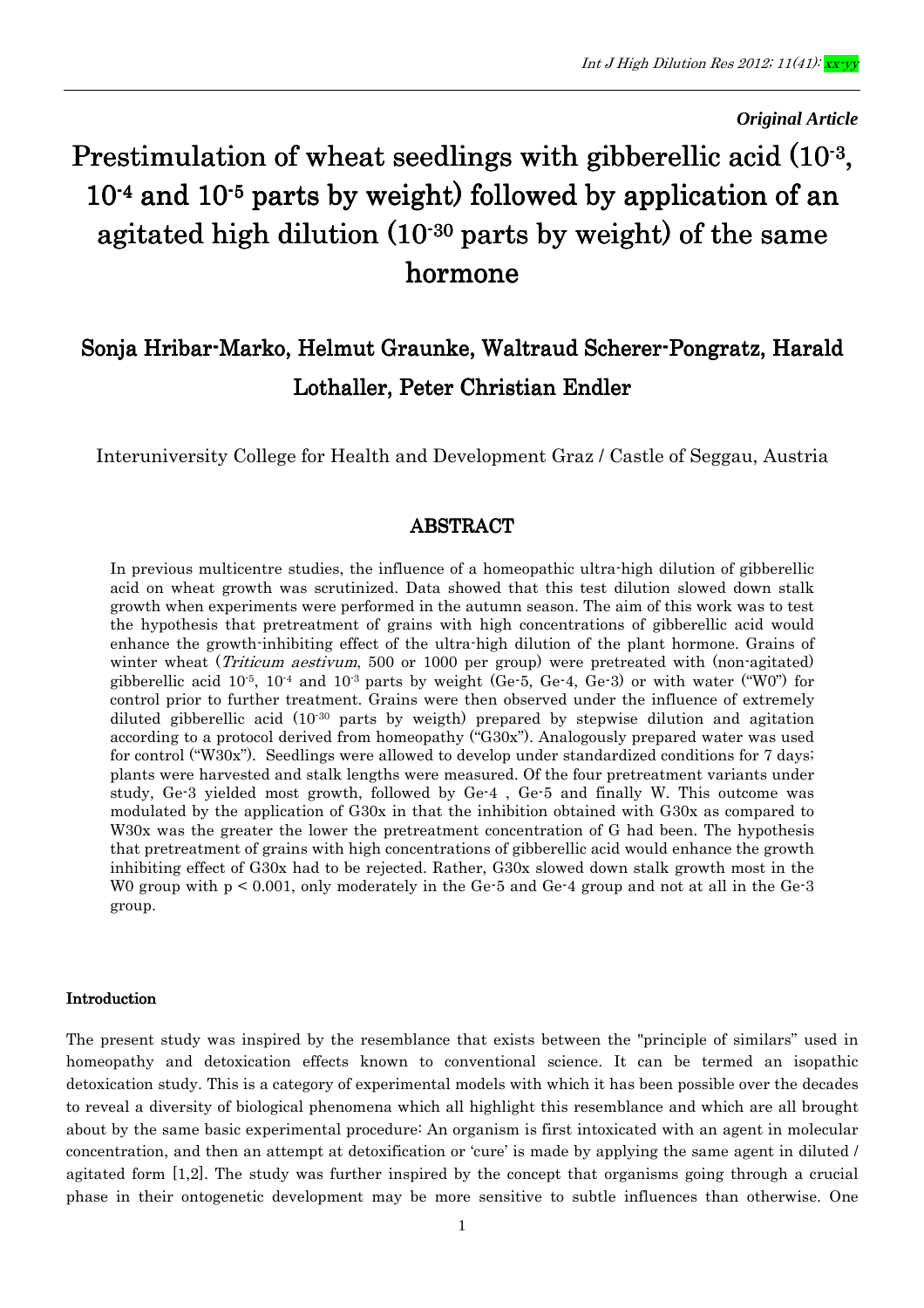experimental model that captures both of these two features is that of metamorphosing highland amphibians, in which diluted, agitated thyroxine has been found to slow down metamorphosis [3,4]. Another, located in the botanical realm, and forming the basis of the present study, is a model on the treatment of wheat seedlings with gibberellic acid. Both of these models stand somewhat apart from most other detoxication studies in that the primary effect is not an intoxication brought about by a toxin but a physiological process brought about by a natural hormone, and that the term "detoxication" does likewise not apply in the strict sense.

Our use of an ultra high dilution finds justification in a previous meta study on fundamental research models involving homeopathically prepared dilutions beyond Avogadro's number [5]. In the following, when relating to dilutions beyond  $10^{-23}$ , the authors e.g. use the term "10<sup>-30"</sup> in reference to a 30fold dilution of 1:10 rather than to an immensurable molarity.

In keeping with the concept described above, the goal was to observe the development of wheat seedlings treated with extremely diluted / agitated solutions of gibberellic acid  $(10^{-30}$ , "G30x", "verum"), this being a substance on whose derivatives wheat depends for its normal development. The target parameters were wheat germination rate after one day [6] and wheat stalk length after one week [7,8]. The effects of G30x were compared with those of analogously prepared solvent water) ("W30x") and to untreated water ("W0") as two different controls. Grains of winter wheat (*Triticum aestivum*, Capo variety) were used.

In precursors of the present study, 4 germination experiments were performed in September and 4 in October/November, involving a total of 6 multicentre researchers and 4000 grains per treatment group(G30x or W30x). Data were found to be homogeneous within control groups as well as within verum groups. When the results of the September experiments were pooled, mean germination rates after one day were  $(85.9 \pm 1.00)$ 2.6)% for the control group and  $(82.1 \pm 5.7)\%$  for G30x (mean  $\pm$  standard deviation) (N = 2,000 per group). Verum germination rate was 3.4% smaller than (i.e. equal to 96.6% of) control germination rate (100%). The difference was statistically significant  $(p < 0.001)$  and the effect size, defined as the mean difference between groups, divided by the standard deviation) was large  $(d > 0.8)$ . In contrast, when the experiments performed in October/November were pooled ( $N = 2,000$  per group) there was practically no difference between groups (p > 0.05). Seasonal variance (i.e. a difference in seedling sensitivity towards G30x between September and October/November in the one-day germination experiment) was discussed as a possible reason for this discrepancy in results [6].

In the precursor studies on stalk length, 9 experiments were performed in autumn involving 5 multicentre researchers and about 4,500 grains per group according to treatment and 6 in winter/spring, (4 researchers, about 3,000 grains per group). Data were found to be homogeneous within the control groups as well as within the verum groups. When the results of the autumn experiments were pooled, mean stalk lengths after one week were  $(47.0\pm3.9)$  mm for the verum group and  $(50.7\pm3.4)$  mm for control at dish level  $(20 \text{ grains per dish})$ ,  $N = 4,440$  per treatment group). Verum stalk length was 7.3% *smaller* than control stalk length (100%) (Figure 1). The difference was statistically significant  $(p < 0.001)$  and the effect size (d) was large ( $> 0.8$ ).



Figure 1: Stalk length of W30x and G30x groups in mm (ordinate). Pooled data from the multicentre experiments published in The Scientific World Journal (TSWJ) [8]. For further explanations see text.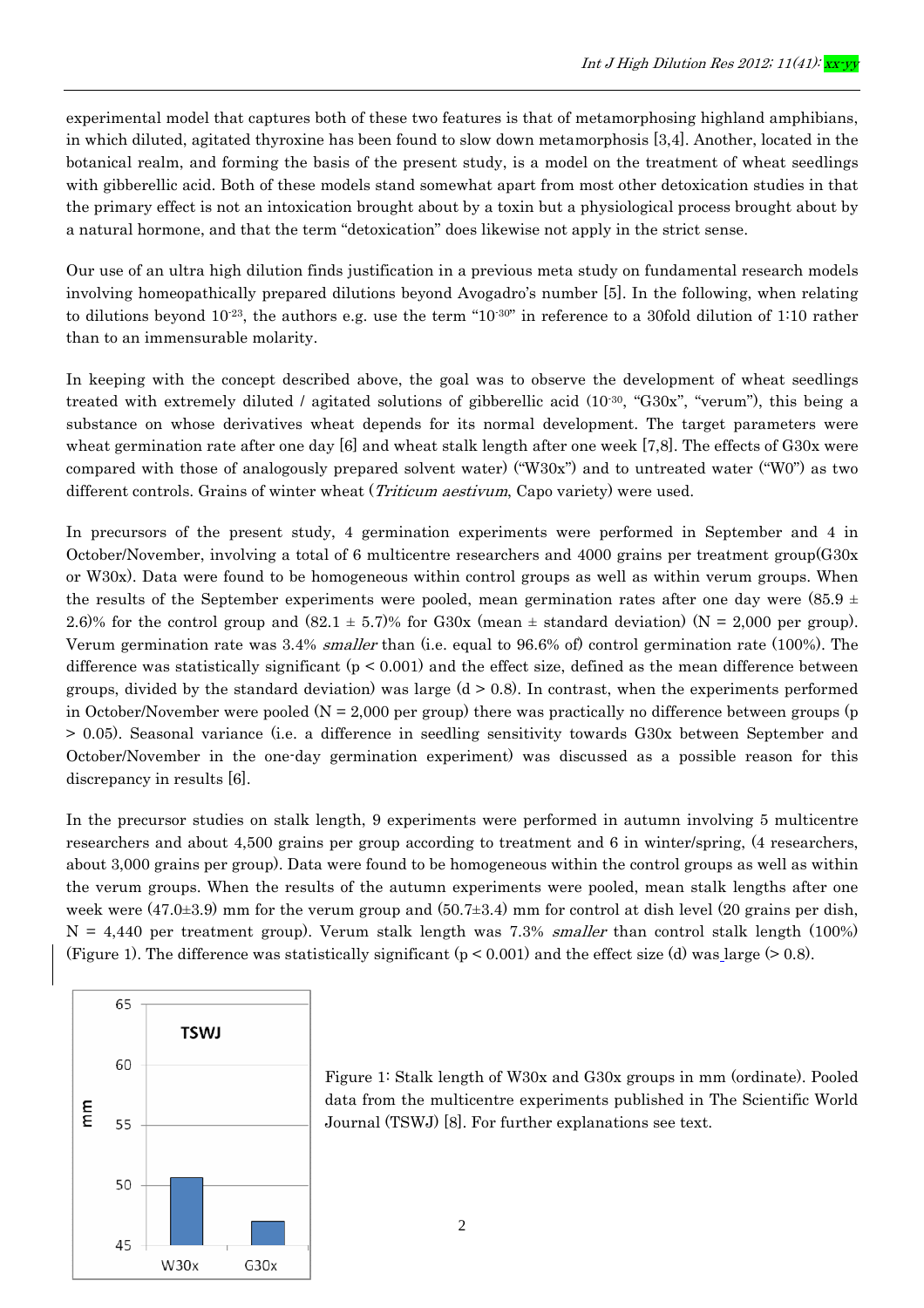In contrast, when the experiments performed in winter/spring were pooled  $(N = 3,000$  per treatment group) there was practically no difference between the groups  $(p > 0.05)$ . Seasonal variance was again discussed as a potential determining factor [8].

The aim of the study presented here was

- to have the effect of G30x on wheat stalk length reinvestigated by an independent researcher (SH, see list of authors), and
- to investigate the effect of G30x after prestimulation of wheat seedlings by molecular doses of gibberellic acid (10-5, 10-4 and 10-3 parts by weight).

#### Our hypothesis was

- that G30x would exert an inhibiting effect on stalk growth (this hypothesis follows from the authors' previous studies [7,8]) and that
- this inhibiting effect would become the stronger the higher the dosage of prestimulating gibberellic acid. This hypothesis was derived from the idea that organisms intoxicated with a substance could be detoxicated by the same substance in "homeopathic" preparation [1].

## **Methods**

Experiments were documented in accordance with the recommendations of the K. and V. Carstens Foundation, Essen for good fundamental research documentation in homeopathy [9].

#### Plants

Experiments were performed on wheat (Triticum aestivum, Capo variety, procured from Fritz organic farming, Ottendorf, Styria, Austria) grain grown without herbicides or pesticides (harvest 2011). Around 10% of the grains were ruptured and around 10% were distorted, and these were all removed prior to the experiments.

## Researchers, sites and dates

Experiments were performed by SH (study 1, October 16<sup>th-22nd</sup>, 2011) and WS (study 2, November 2<sup>nd-8th</sup>, 2011) (see table 2) at the laboratory of the Interuniversity College in Weiz near Graz. The project was coordinated by HG and supervised by CE (for initials, see list of authors).

#### Laboratory conditions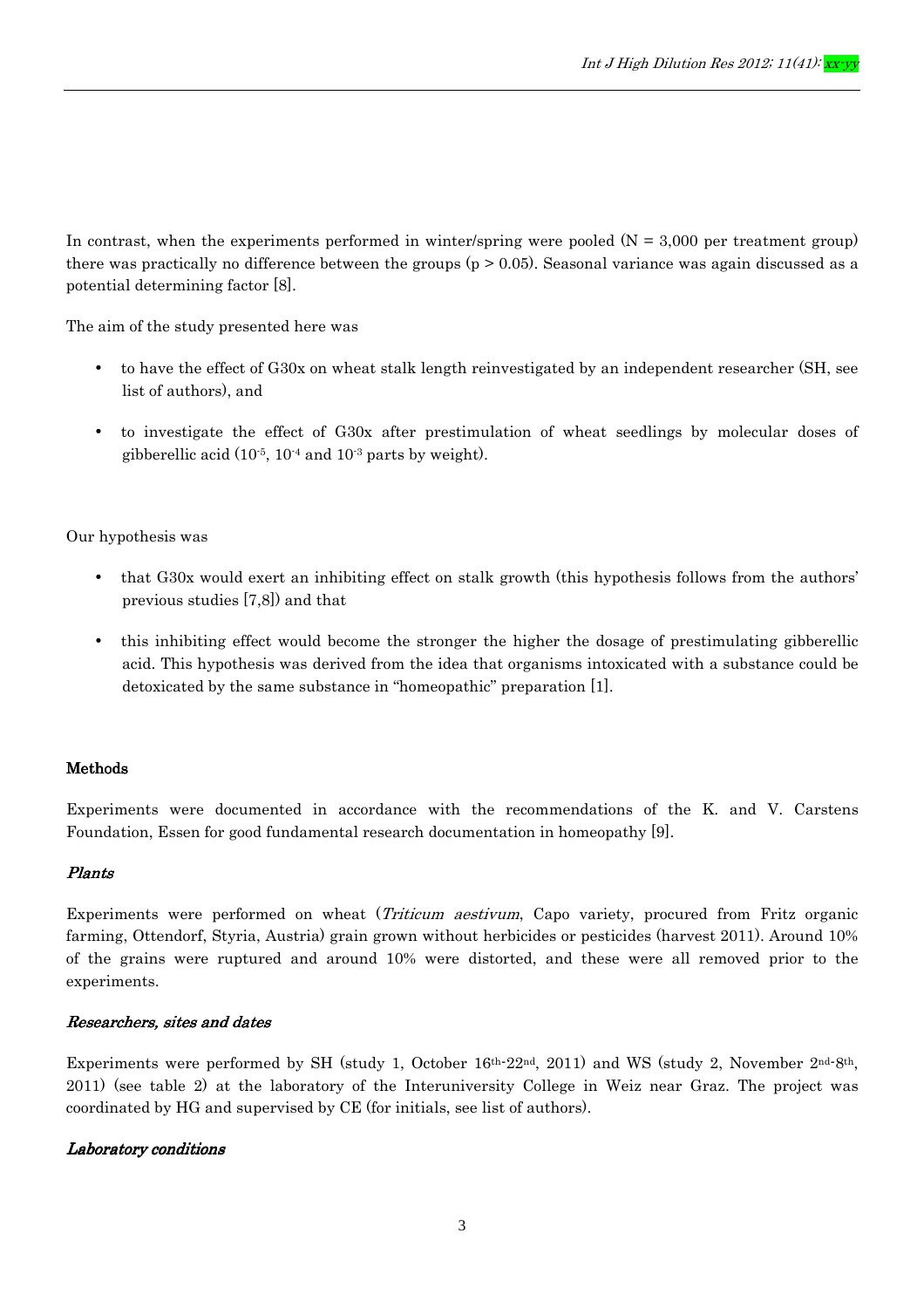All glass bottles and fastenings as well as the plastic pipettes used for the dilution process were disposable products. All dishes and covering glass vessels as well as the glass pipettes used for administration of the probes were heat sterilized and rinsed twice with double distilled water prior to use. Seedling development took place in complete darkness at a temperature of  $(21.5 \pm 0.2)$ °C (study 1) or  $(20.0 \pm 0.2)$ °C (study 2).

#### Preparation of solutions

#### Treatment substances

Grains were observed under the influence of extremely diluted agitated gibberellic acid with analogously prepared water serving as control. The treatment substance was prepared by stepwise dilution and succussion using a method derived from homeopathy and inspired in detail by Baumgartner [10, 11]. The degree of dilution was set to  $10^{-30}$  so as to exceed Avogadro's limit of theoretical zero-molarity  $(10^{-24})$ . Gibberellic acid was chosen as the active agent on account of the crucial role of its derivatives in normal plant development. This rationale had proven fruitful in earlier analogous experiments on the influence of homeopathically prepared thyroxine in amphibians [3, 4].

For preparation of the treatment substance, 0.017 g of gibberellic acid (Sigma-Aldrich company, art. no. 36575) were added to 9 ml of acetone, and the resulting 5 millimolar solution (substance "1") was gently swung (not "agitated") in a xy ml glass bottle (?) for one minute (= "mother substance"). Then, using a disposable pipette (Brand company, Transferpette 100µ), 1 ml of the mother substance was added to 9 ml of double distilled water in a 20 ml brown glass bottle (Heiland company, art. no. 380020), and the product was agitated vigorously according to a standardized protocol: The bottle was manually banged 30 times against an elastic surface at intervals of approximately 0.5s to create mechanical shocks  $(=$  " $G2x$ "). In a total of 30 steps of dilution 1:10 and 29 steps of agitation (as agitation was omitted at the first dilution step), the test substance "G30x" was thus prepared. Starting from the 28<sup>th</sup> step, quantities larger than 1ml were added to the tenfold amount of double distilled water in order to prepare a sufficient quantity of test substance. Larger brown glass bottles (each of which was filled half with the liquid) were used for these last steps (29x: 250 ml, 30x: 500 ml). A new glass bottle was used for each dilution step.

Analogously prepared solvent (i.e. in step 1x acetone, then water in steps 2x to 30x) was used for control ("W30x") to ensure that any solute contents of the glass wall would be equally present both in verum 30x and control 30x and the content of solute oxygen would also be alike. Thus, any difference in growth observed between verum- and control-treated seedlings would be attributable to the presence or absence of gibberellic acid in the mother substance.

In some experiments untreated water (=W0) served as an additional control (see Table 1 and 2, first row: treatment)results obtained from these seedlings were pooled with /analysed separately from those from W30xtreated seedlings.

#### Pretreatment substances

As can be seen in Table 1, second row, grains were pretreated with inert water control (for blinding purposes) or with gibberellic acid  $10^{-5}$  parts by weight (molarity  $5x10^{-8}$ ),  $10^{-4}$   $(5x10^{-7})$  or  $10^{-3}$   $(5x10^{-6})$  respectively.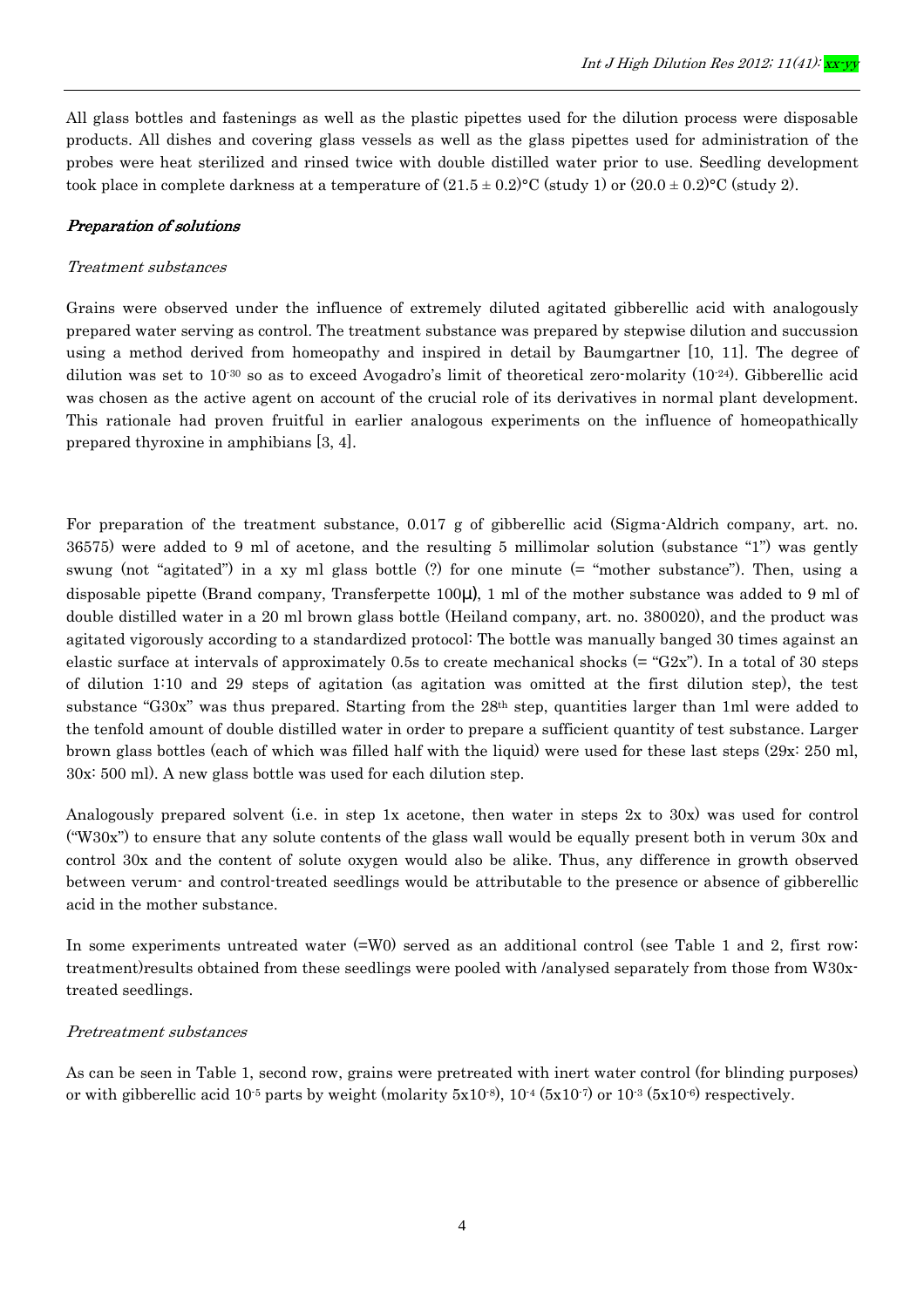| Treatment    | W0          | W30x | G30x           | W30x   | G30x   | W <sub>0</sub> | W30x   | G30x   | W30x   | G30x                         |
|--------------|-------------|------|----------------|--------|--------|----------------|--------|--------|--------|------------------------------|
| Pretreatment | $_{\rm W0}$ | W0   | W <sub>0</sub> | $Ge-5$ | $Ge-5$ | $Ge-4$         | $Ge-4$ | $Ge-4$ | $Ge-3$ | $\operatorname{Ge\text{-}3}$ |

Table 1: Substances used for pre treatment and treatment. For explanations, see text.

All test substances (for treatment and pretreatment) were prepared by WS. Substances were prepared separately for studies 1 and 2 and were applied one day after preparation in both cases.

#### System performance controls System performance

Previous experiments had shown that differential treatment with W30x or with water that has not undergone any preparation process at all (W0, negative control) produces no differences in stalk length measured after one week (W30x:  $50 \pm 22$  mm; W0:  $50 \pm 21$  mm). The number of grains per group in these earlier experiments was 2,000, and temperature was  $(21.5 \pm 1.0)$ °C.

Previous experiments using a positive system control had shown that after one week stalk lengths are greater under treatment with gibberellic acid at molecular doses  $(10^{-4}$  parts by weight:  $54 \pm 22$  mm;  $10^{-6}$ :  $47 \pm 23$  mm) than after exposure to water control  $(45 \pm 23 \text{ mm})$  (number of grains per group = 200, temperature  $20 \pm 1^{\circ}$ C). These differences are, however, not statistically significant  $(p > 0.05)$ . No experiments have as yet been performed on gibberellic acid 10-3 or 10-5.

Previous analysis of wheat growth under treatment with inert water control with the same spatial arrangement of dishes and plants as in the present study had shown a high degree of statistical homogeneity within dishes. Homogeneity was also investigated in the present study.

#### Independent probe coding

Control and verum were encoded by an independent authority. All probes were applied blindly; codes were broken only after the data had been calculated.

#### Data base

As is shown in Table 2), 6 treatment groups of 500 grains were observed in study 1, and 6 in study 2. There were 20 grains per dish, i.e. 25 or 50 dishes per treatment group.

| Treatment    |   | W0  | W30x           | G30x           | W30x | G30x   | W <sub>0</sub> | W30x   | G30x   | W30x   | G30x   |
|--------------|---|-----|----------------|----------------|------|--------|----------------|--------|--------|--------|--------|
| Pretreatment |   | W0  | W <sub>0</sub> | W <sub>0</sub> | Ge-5 | $Ge-5$ | $Ge-4$         | $Ge-4$ | $Ge-4$ | $Ge-3$ | $Ge-3$ |
| Study 1      | N | 500 | 500            | 500            |      |        | 500            | 500    | 500    |        |        |
| Study 2      | N |     |                |                | 500  | 500    |                | 500    | 500    | 500    | 500    |

Table 2: Pretreatment and treatment regimen by individual treatment group in studies 1 and 2. For further explanations, see text.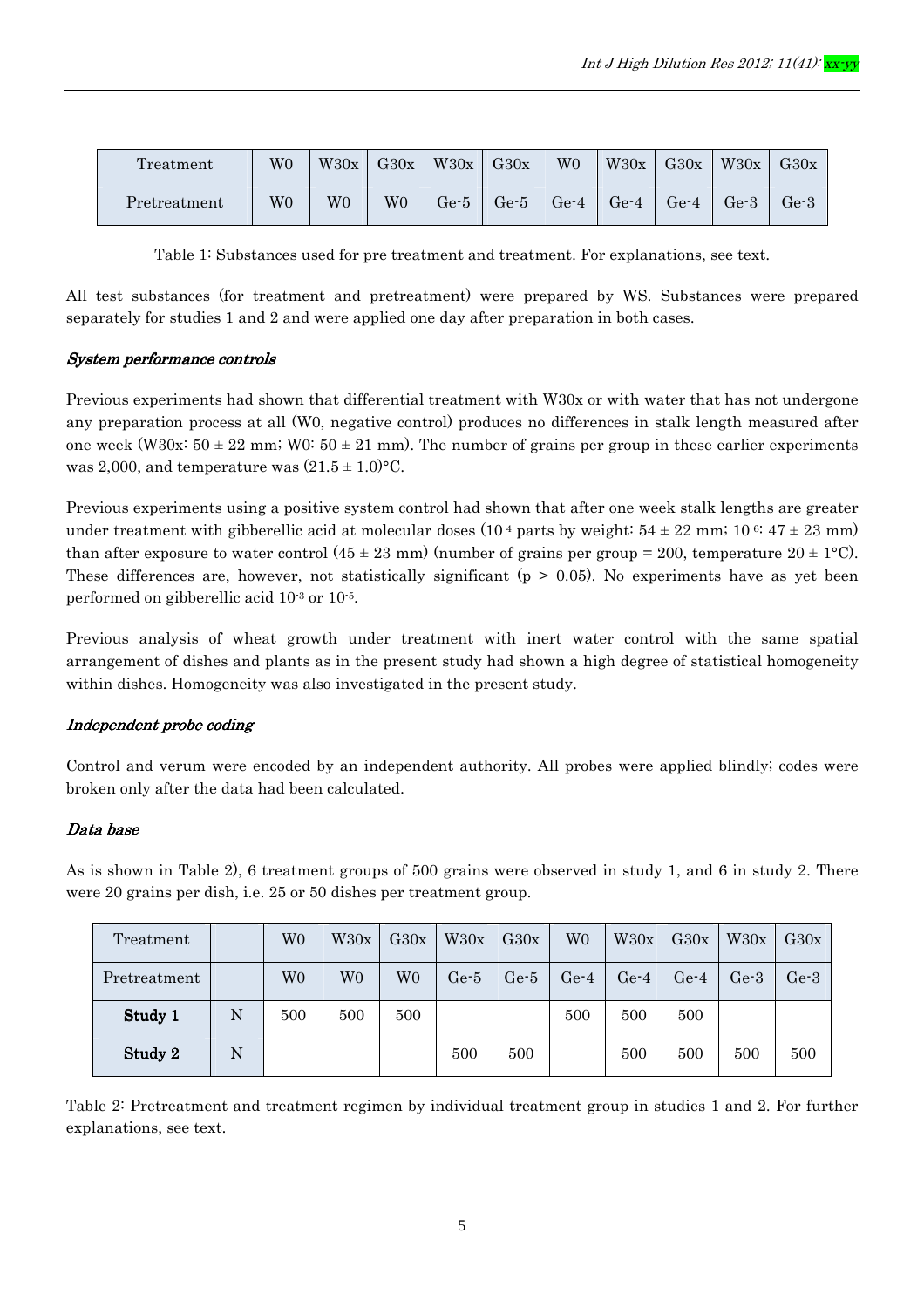### Placement of grains

Grains were arranged circularly in glass dishes (diameter 11 cm), each containing 1 layer of filter paper (Whatman, cellulose, 90 mm, sort 2), with the germination furrow facing down (Figure 2).



Figure 2: Placement of grains (from [8]).

## Exposure to probes

For pretreatment, 2 ml of W0, Ge-5, Ge-4 or Ge-3, respectively, were added to each dish using a disposable 5 ml pipette and pipetting ball (VWR company, art. no. 612-1328 and 612-1947), and grains were left to soak for 4 hours. For treatment, 3 ml of G30x, W30x or W0 were added to the dishes, respectively. Dishes were then covered with 1000 ml glass vessels (up-side down beakers) and dishes and covers were wrapped in aluminium foil (Figure 3).



Figure 3: Seedling cultivation in beakers (from [8]).

Beakers were placed in alternating rows according to a random procedure (stratified randomization).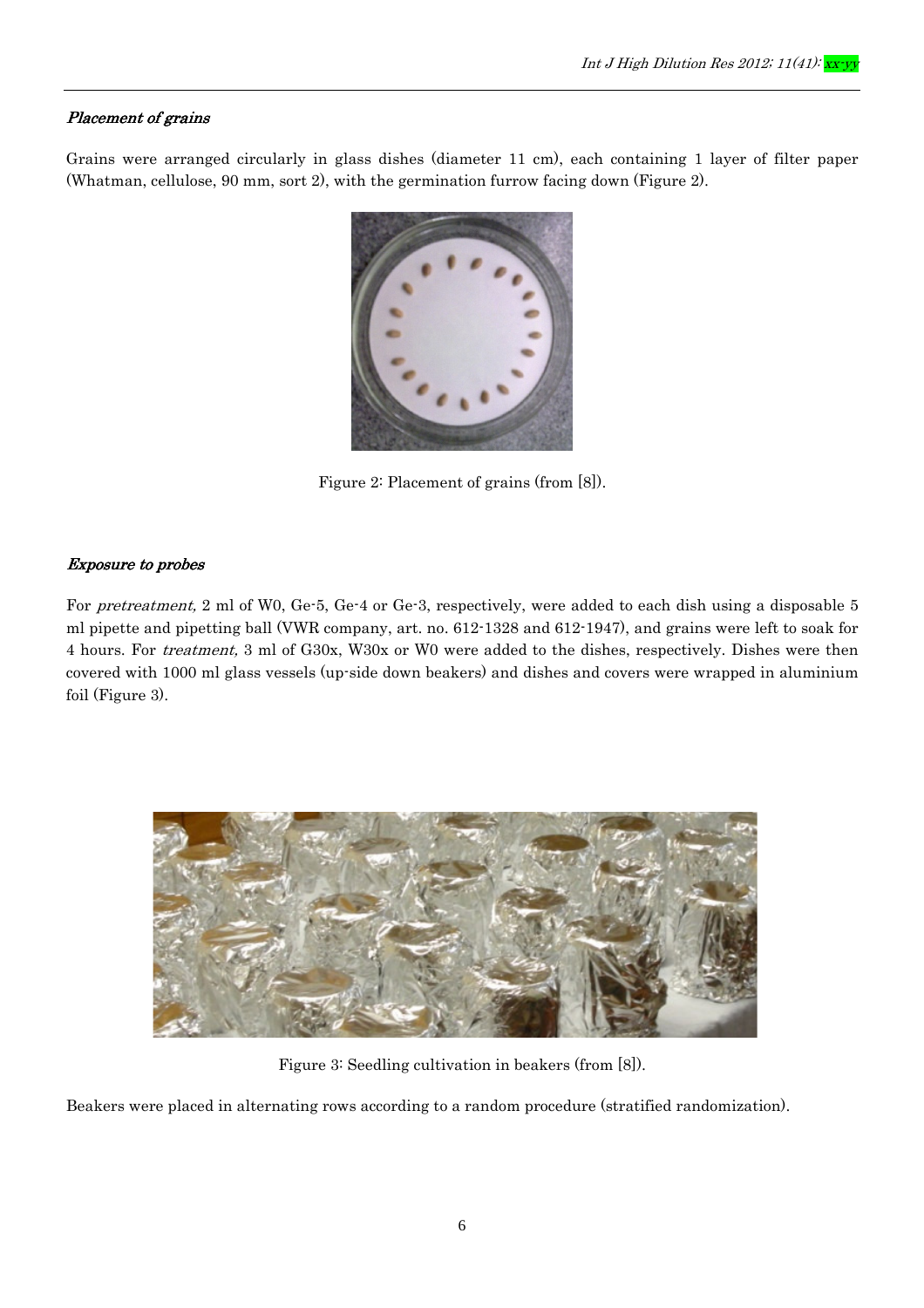## Observed development (endpoints)

Both in studies 1 and 2, germination and stalk length (Figure 4) were observed after 7 days according to a standard protocol [8]. Stalks were cut off by one person and measured by naked eye on a mm scale by another person. The person performing the measurements knew neither how stalks had been treated (see blinding procedure above) nor what their blind code was. Any possibility of an assignment bias was thus ruled out. Results were recorded by a third person. Dishes were harvested in the same sequence as they had been prepared.



Figure 4: Stalk growth. From [7].

#### Data evaluation

Differences in germination rate were evaluated at the end of theexperiment, i.e. after seven days, by entering the number of germinated and non-germinated seedlings of each treatment group and its corresponding control group in four-field tables according to the chi square test.

Stalk length was determined in terms of the arithmetic mean per dish and its S.D. and evaluated by one way analysis of variance. P-values were corrected for multiple testing. Effect sizes (Cohen's d, standardized difference of means = absolute difference between means of 2 groups, divided by S.D.) were also calculated. An effect size is considered small when > 0.2, medium when > 0.5 and large when > 0.8.

Data were evaluated blindly, i.e. the statistician (HL) was not aware of the meaning of the codes used. Codes were broken only after calculation of results.

The results for the Ge-4/W30x groups were normalized to 100% in the graphic representation, this being the only treatment combination that was used in both studies.

#### **Results**

As can be seen in Table 3, germination rates after 7 days were practically alike in all groups ( $p > 0.05$ ).

| Treatment    |   | W   | W30x | G30x | W30x                  | G30x                  | W      | W30x   | G30x   | W30x   | G30x   |
|--------------|---|-----|------|------|-----------------------|-----------------------|--------|--------|--------|--------|--------|
| Pretreatment |   | W   | W    | W    | $\operatorname{Ge-5}$ | $\operatorname{Ge-5}$ | $Ge-4$ | $Ge-4$ | $Ge-4$ | $Ge-3$ | $Ge-3$ |
| Study 1      | N | 492 | 490  | 494  |                       |                       | 484    | 489    | 489    |        |        |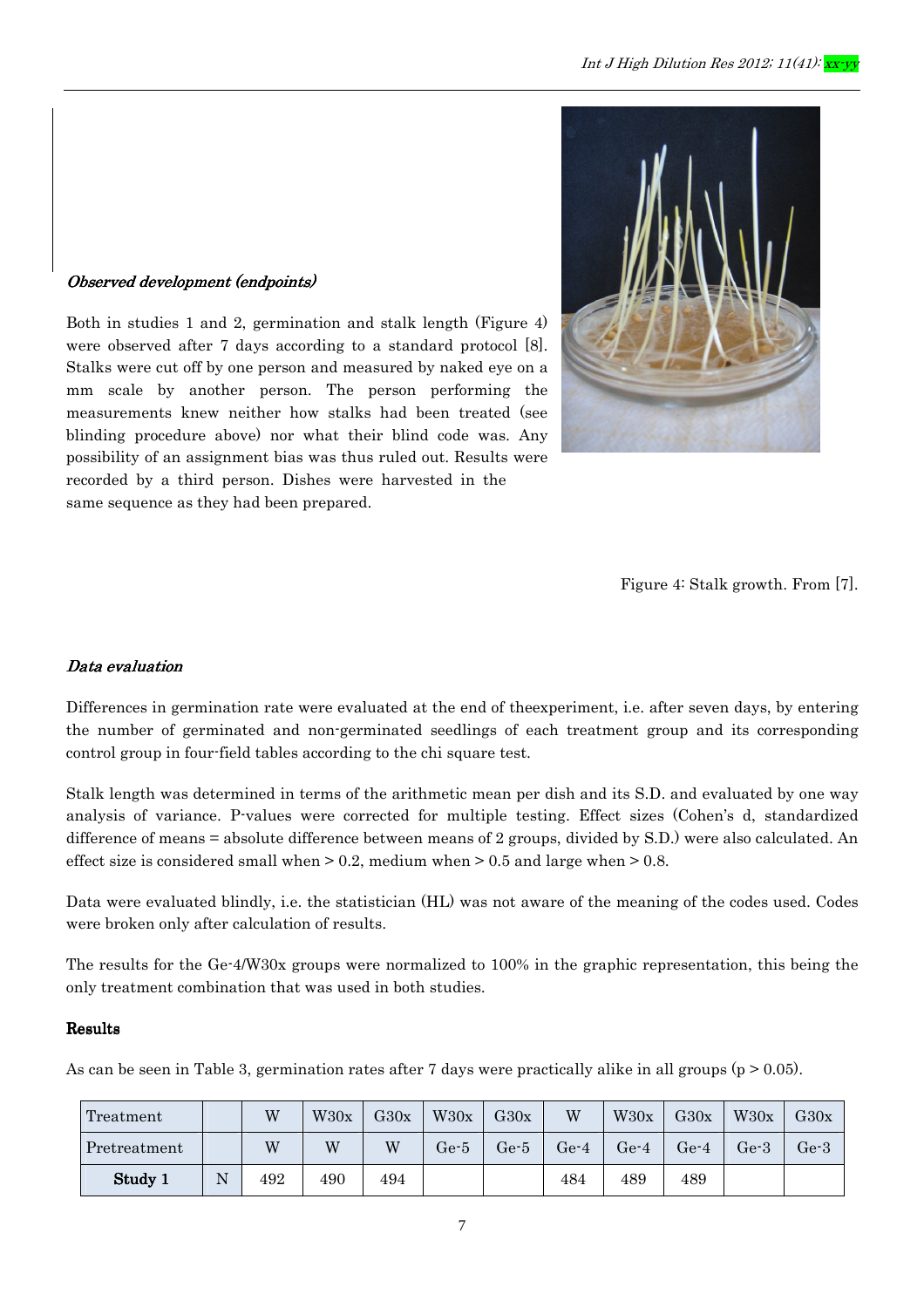|         | $\%$ | 98.4 | 98 | 98.8 |      |      | 96.8 | 97.8 | 97.8 |      |      |
|---------|------|------|----|------|------|------|------|------|------|------|------|
| Study 2 | N    |      |    |      | 486  | 483  |      | 488  | 488  | 488  | 482  |
|         | $\%$ |      |    |      | 97.2 | 96.6 |      | 97.6 | 97.6 | 97.6 | 96.4 |

Table. 3: Germinated seedlings per group, numbers and percentages (500 = 100%). For explanations, see Table 2 and text.

Tables 4-5 and Figures 5-7 give an overview of the results on stalk growth.

Figure 5 shows the combined results of studies 1 and 2 in terms of relative stalk length. Grain numbers were initially 1,000 each for Ge-4/W30x and Ge-4/G30x, and 500 for each of the other treatment groups, but only germinated grains were included in the results.



Figure 5: Results from studies 1 and 2 showing relative stalk length by treatment group with Ge-4/W30x normalized to 100%. N per group = 500, except for Ge-4/W30x (N = 1000) and Ge-4/G30x (N = 1000). \*\*\*, p < 0.001; \*, p < 0.01. P-values refer to pairwise comparison of W30x versus G30x groups. For further p-values, see Table 5. Only germinated grains were considered. For further explanations see text.

Of the four pretreatment variants under study, Ge-3 yielded most growth, followed by Ge-4 , Ge-5 and finally W. This outcome was modulated by the application of G30x in that the inhibition obtained with G30x as compared to W30x was the greater the lower the pretreatment concentration of G had been (Figure 1).

| Treatment    | W | W30x | G30x | W30x   | G30x                  | W                     | W30x   | G30x | W30x   | G30x |
|--------------|---|------|------|--------|-----------------------|-----------------------|--------|------|--------|------|
| Pretreatment | W | W    | W    | $Ge-5$ | $\operatorname{Ge-5}$ | $\operatorname{Ge-4}$ | $Ge-4$ | Ge-4 | $Ge-3$ | Ge-3 |
|              |   |      |      |        |                       |                       |        |      |        |      |
| $mean + SD$  |   |      |      |        |                       |                       |        |      |        |      |

Table 4 shows the stalk length data of studies 1 and 2 both separately and pooled.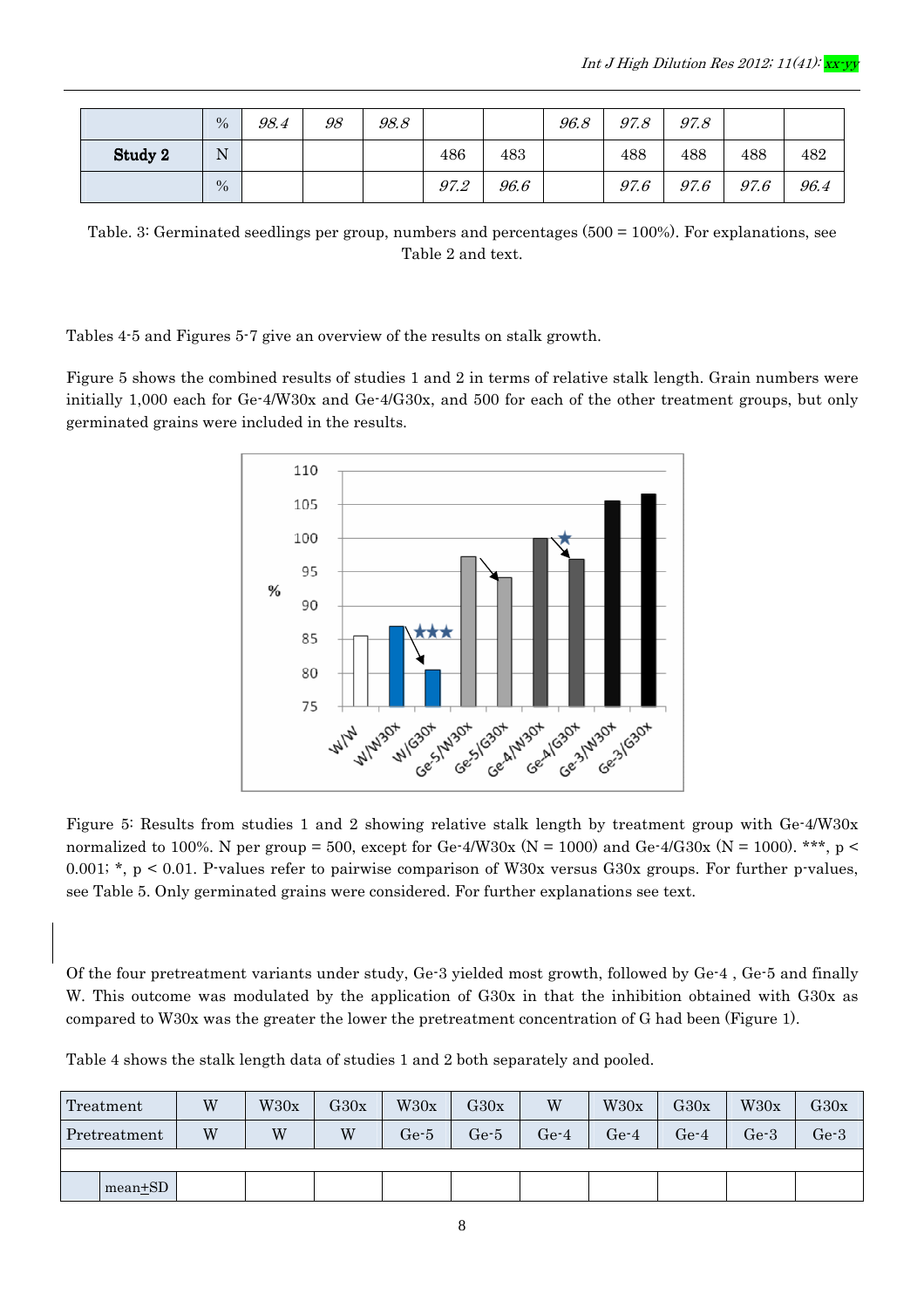|                          | all           | $63.1 \pm 7.3$ | $63.9 \pm 6.3$   | $59.5 \pm 8.0$ |                      |                                      | $74 + 13$ | $73 + 11$      | $69.2 \pm 9.9$           |                    |                |
|--------------------------|---------------|----------------|------------------|----------------|----------------------|--------------------------------------|-----------|----------------|--------------------------|--------------------|----------------|
| $\overline{\phantom{0}}$ | $\%$          | 86.1           | $\mathcal{87}.2$ | 81.3           |                      |                                      | 101.6     | <i>100</i>     | 94.4                     |                    |                |
| Study                    |               |                |                  |                |                      |                                      |           |                |                          |                    |                |
|                          | germ          | $64.1 \pm 7.2$ | $65.2 \pm 7.1$   | $60.3 \pm 8.0$ |                      |                                      | $77 + 12$ | $74.9 \pm 9.9$ | $70.7 + 9.7$             |                    |                |
|                          | $\%$          | $85.5\,$       | $\mathcal{S}7$   | $80.5\,$       |                      |                                      | 102.7     | 100            | 94.4                     |                    |                |
|                          |               |                |                  |                |                      |                                      |           |                |                          |                    |                |
|                          | all           |                |                  |                | $56.1 \pm 5.4$       | $54 + 4.7$                           |           | $57.9 \pm 3.8$ | $57.6 \pm 7.0$           | $61.1 + 5.7$       | $61.0 + 5.8$   |
|                          | $\%$          |                |                  |                | 96.9                 | $\mathcal{G}\mathcal{Z} \mathcal{Z}$ |           | <i>100</i>     | 99.5                     | 105.5              | 105.2          |
| Study 2                  |               |                |                  |                |                      |                                      |           |                |                          |                    |                |
|                          | germ          |                |                  |                | $57.8 \!\!\pm\! 5.4$ | $55.9 + 4.8$                         |           | $59.3 \pm 4.4$ | $59\!\!\pm\!\!7.2$       | $62.6 \!\pm\! 5.5$ | $63.2 \pm 5.7$ |
|                          | $\%$          |                |                  |                | $97.3\,$             | 94.1                                 |           | 100            | $99.5\,$                 | 105.5              | 106.5          |
|                          |               |                |                  |                |                      |                                      |           |                |                          |                    |                |
|                          | all           |                |                  |                |                      |                                      |           | 66.4           | 64.2                     |                    |                |
| Study $1+2$              | $\frac{0}{0}$ |                |                  |                |                      |                                      |           | 100            | $\mathcal{G}\mathcal{T}$ |                    |                |
|                          |               |                |                  |                |                      |                                      |           |                |                          |                    |                |
|                          | germ          |                |                  |                |                      |                                      |           | 66.3           | 64.1                     |                    |                |
|                          | $\%$          |                |                  |                |                      |                                      |           | 100            | 97                       |                    |                |

Table 4: Absolute stalk length (mean±S.D. at dish level; mm) by treatment group shown first separately for studies 1 and 2 (first two blocks) and then pooled (third block). The upper two lines of each block give the results for all treated grains ("all", i.e. non-germinated grains were assigned the value 0 mm) and the lower two only those for grains that had germinated during the 7-day experiment ("germ"). Percentages refer to the Ge-4/W30x group. For further explanations, see text.

Mean stalk length in the W0/G30x group was 60.3±8.0 mm, i.e. 7.5% smaller than (or 92.5% as great as) it was in the W0/W30x group (65.2±7.1 mm) and 5.9% smaller than it was in the W0/W0 group (64.1±7.2). Both differences are statistically significant ( $p < 0.001$  and  $p < 0.01$  respectively) and both are associated with a medium effect size ( $d = 0.64$  and  $d = 0.5$  respectively). In the Ge-5/G30x group mean stalk length was  $(55.9\pm4.8 \text{ mm})$ , i.e. 3.4% smaller than (or 96.7% as great as) it was in the Ge-5/W30x group (57.8 $\pm$ 5.4 mm). This difference is not statistically significant ( $p > 0.05$ ). In the Ge-4/G30x group mean stalk length was 64.1 mm, i.e. 3.0% smaller than it was in the Ge-4/W30x group (66.3mm). In the Ge-4/G30x group mean stalk length was 70.7±9.7 mm, i.e. 8.1% smaller than it was in the Ge-4/W group (77±12 mm). Both differences are statistically significant ( $p < 0.05$  and  $p < 0.001$  respectively), the effect sizes were medium (0.57), respectively.

In the Ge-3/G30x group mean stalk length was (63.2±5.7), i.e. 1% greater than it was in the Ge-3/W30x group  $(62.6\pm5.5)$  (p > 0.05).

Further information on p-values is provided in Table 5. This background table gives the significance levels of differences between selected pairs of treatment groups. The first two table sections consider studies 1 and 2 separately and while the last section considers the pooled data (germinated grains only).

| Treatment    |   | W | W     | W      | $Ge-5$ | $Ge-5$ | $Ge-4$ | $Ge-4$ | $Ge-4$ | $Ge-3$ | $Ge-3$ |
|--------------|---|---|-------|--------|--------|--------|--------|--------|--------|--------|--------|
| Pretreatment |   | W | W30x  | G30x   | W30x   | G30x   | W      | W30x   | G30x   | W30x   | G30x   |
|              |   |   |       |        |        |        |        |        |        |        |        |
| Study 1      |   |   |       |        |        |        |        |        |        |        |        |
| W            | W |   | >0.05 | < 0.01 |        |        |        |        |        |        |        |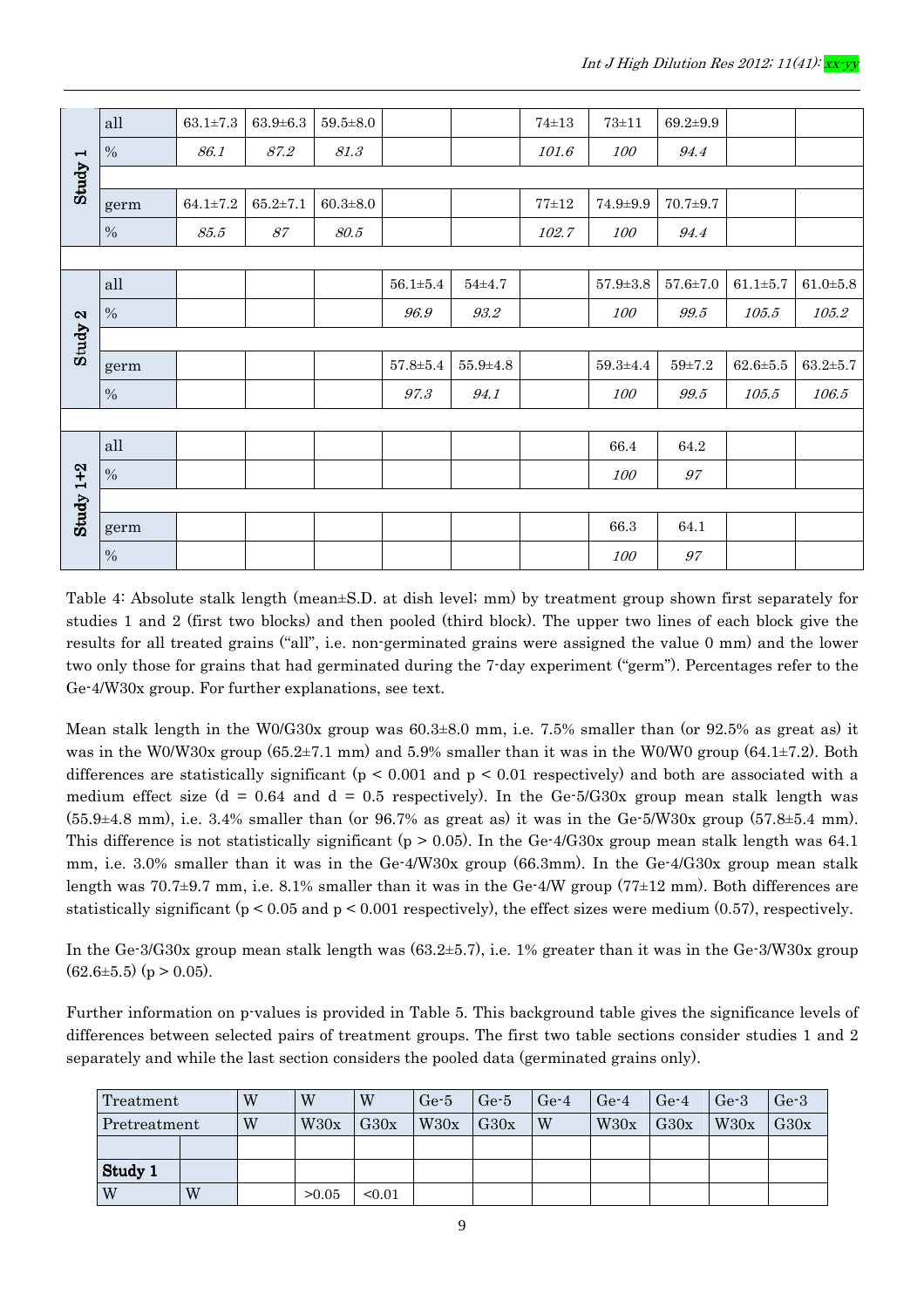| W                       | W30x | >0.05                   |                         | < 0.001                 |                  |         |                         |             |             |         |         |
|-------------------------|------|-------------------------|-------------------------|-------------------------|------------------|---------|-------------------------|-------------|-------------|---------|---------|
| W                       | G30x | < 0.01                  | < 0.001                 |                         |                  |         |                         |             |             |         |         |
| $Ge-5$                  | W30x |                         |                         |                         |                  |         |                         |             |             |         |         |
| $Ge-5$                  | G30x |                         |                         |                         |                  |         |                         |             |             |         |         |
| $Ge-4$                  | W    |                         |                         |                         |                  |         |                         | >0.05       | < 0.001     |         |         |
| $Ge-4$                  | W30x |                         |                         |                         |                  |         | >0.05                   |             | < 0.001     |         |         |
| $Ge-4$                  | G30x |                         |                         |                         |                  |         | < 0.001                 | < 0.001     |             |         |         |
| $Ge-3$                  | W30x |                         |                         |                         |                  |         |                         |             |             |         |         |
| $Ge-3$                  | G30x |                         |                         |                         |                  |         |                         |             |             |         |         |
|                         |      |                         |                         |                         |                  |         |                         |             |             |         |         |
| Study 2                 |      | W                       | W                       | W                       | $Ge-5$           | $Ge-5$  | $Ge-4$                  | $Ge-4$      | $Ge-4$      | $Ge-3$  | $Ge-3$  |
|                         |      | W                       | W <sub>30x</sub>        | G30x                    | W <sub>30x</sub> | G30x    | W                       | W30x        | G30x        | W30x    | G30x    |
| W                       | W    |                         |                         |                         |                  |         |                         |             |             |         |         |
| W                       | W30x |                         |                         |                         |                  |         |                         |             |             |         |         |
| W                       | G30x |                         |                         |                         |                  |         |                         |             |             |         |         |
| $Ge-5$                  | W30x |                         |                         |                         |                  | >0.05   |                         | < 0.05      | < 0.05      | < 0.001 | < 0.001 |
| $Ge-5$                  | G30x |                         |                         |                         | >0.05            |         |                         | < 0.05      | < 0.05      | < 0.001 | < 0.001 |
| $Ge-4$                  | W    |                         |                         |                         |                  |         |                         |             |             |         |         |
| $Ge-4$                  | W30x |                         |                         |                         | < 0.05           | < 0.05  |                         |             | >0.05       | < 0.001 | < 0.001 |
| $Ge-4$                  | G30x |                         |                         |                         | < 0.05           | < 0.05  |                         | >0.05       |             | < 0.001 | < 0.001 |
| $Ge-3$                  | W30x |                         |                         |                         | < 0.001          | < 0.001 |                         | < 0.001     | < 0.001     |         |         |
| $Ge-3$                  | G30x |                         |                         |                         | < 0.001          | < 0.001 |                         | < 0.001     | < 0.001     |         |         |
|                         |      |                         |                         |                         |                  |         |                         |             |             |         |         |
| <b>Studies</b>          |      | $\ensuremath{\text{W}}$ | $\ensuremath{\text{W}}$ | $\ensuremath{\text{W}}$ | $Ge-5$           | $Ge-5$  | $Ge-4$                  | $Ge-4$      | $Ge-4$      | $Ge-3$  | $Ge-3$  |
| $1 + 2$                 |      | $\ensuremath{\text{W}}$ | W30x                    | G30x                    | W30x             | G30x    | $\ensuremath{\text{W}}$ | W30x        | G30x        | W30x    | G30x    |
| W                       | W    |                         | >0.05                   | < 0.01                  |                  |         |                         |             |             |         |         |
| $\ensuremath{\text{W}}$ | W30x | >0.05                   |                         | < 0.001                 |                  |         |                         |             |             |         |         |
| W                       | G30x | < 0.01                  | < 0.001                 |                         |                  |         |                         |             |             |         |         |
| $\rm Ge{\text -}5$      | W30x |                         |                         |                         |                  | >0.05   |                         | < 0.05      | < 0.05      | < 0.001 | < 0.001 |
| $Ge-5$                  | G30x |                         |                         |                         | >0.05            |         |                         | $<\!\!0.05$ | $<\!\!0.05$ | < 0.001 | < 0.001 |
| $Ge-4$                  | W    |                         |                         |                         |                  |         |                         | >0.05       | < 0.001     |         |         |
| $Ge-4$                  | W30x |                         |                         |                         | < 0.05           | < 0.05  | >0.05                   |             | < 0.05      | < 0.001 | < 0.001 |
| $Ge-4$                  | G30x |                         |                         |                         | < 0.05           | < 0.05  | < 0.001                 | < 0.05      |             | < 0.001 | < 0.001 |
| $Ge-3$                  | W30x |                         |                         |                         | < 0.001          | < 0.001 |                         | < 0.001     | < 0.001     |         |         |
| $Ge-3$                  | G30x |                         |                         |                         | < 0.001          | < 0.001 |                         | < 0.001     | < 0.001     |         |         |

Table 5 (background table): P-values of differences between treatment groups. Blue figures: values from study 1; green: from study 2; red: from study 1+2 pooled. For explanations, see Table 4 and text.

Figure 6 (background figure) shows the results (in mm) obtained in the studies 1 and 2 separately.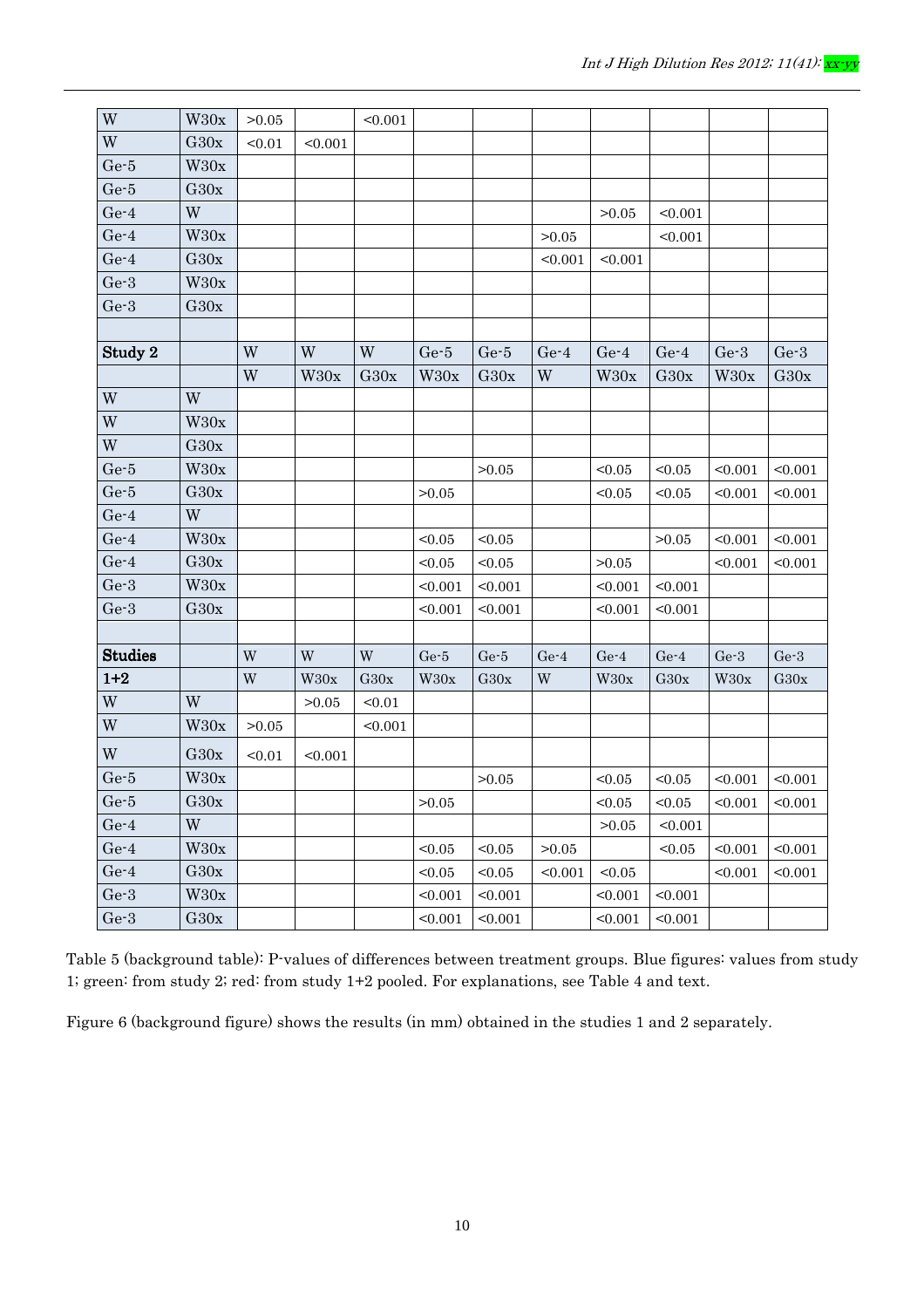

Figure. 6 (background figure): Stalk length in mm by treatment group. Left: results of study 1, performed by SH; right: study 2, performed by WS (see list of authors). For further explanations see Figure 5 and text.

Figure 7 (background figure) gives the results of studies 1 and 2 in terms of relative stalk length for each group of 500 seedlings, i.e. identical treatment groups from different studies are shown separately (germinated grains only). The pooled results of identical treatment groups are shown in Figure 5.



Figure 7 (background figure): Relative stalk length by treatment group of 500 seedlings with Ge-4/W30x normalized to 100% For further explanations see Figure 5 and text.

#### Discussion

Our hypothesis, based on experiences from analogous isopathic detoxication studies [1,2], was that pretreatment of wheat grains with molecular doses of gibberellic acid would enhance the effect of a homeopathic ultra-high dilution of the same botanical hormone (G30x) on stalk growth. This hypothesis had to be rejected. On the contrary, whereas in the W0 groups G30x slowed down stalk growth (W group) by -7.5% compared to control (W30x) (p < 0.001, 500 + 500 grains), its effect in the Ge-5 groups (-3.5%, p > 0.05, 500 + 500 grains) and in the Ge-4 groups  $(.3.0\%, 1000 + 1000)$  grains,  $p < 0.05$ ) was, if anything, smaller, and in the Ge-3 groups there was no such effect at all  $(+1\%$ ,  $p > 0.05$ , 500 + 500 grains). Thus, the lower the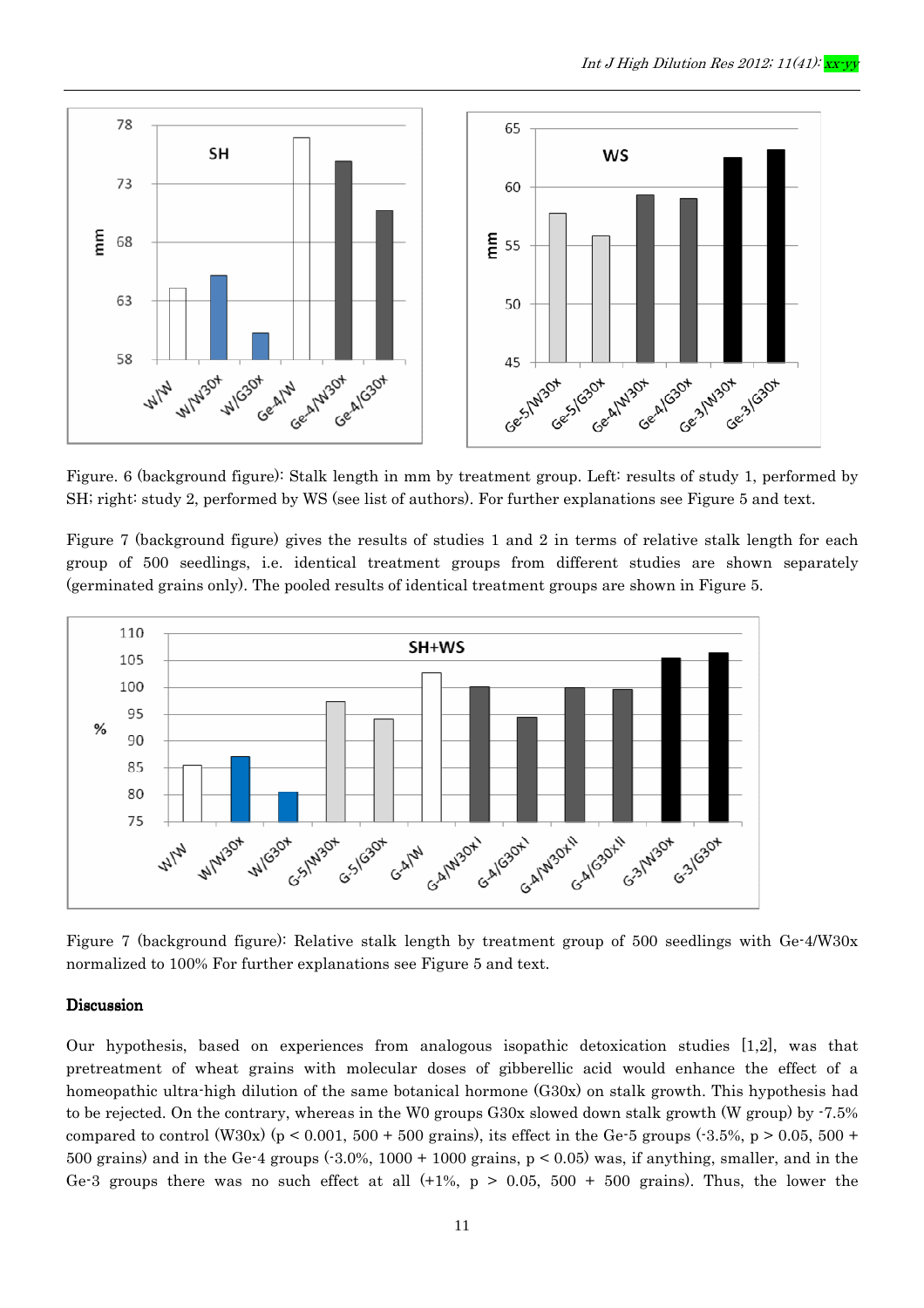pretreatment concentration of gibberellic acid, the more marked the slowing-down effect of G30x versus W30x appears to be.

This is in line with experiments on metamorphosis of highland amphibians (Rana temporaria) with a homeopathically prepared high dilution of the zoological hormone thyroxine (10<sup>-30</sup>, "T30x") [3,4]. T30x slows down metamorphosis in inert highland amphibians when compared to W30x (Figure 8, left). This was confirmed by 5 mutually independent researchers with error probability values between  $p \le 0.05$  and  $\le 0.01$ . When highland animals were pretreated with a molecular dose of thyroxine (10<sup>-13</sup> parts by weight of thyroxine in the basin water) in order to initially speed up metamorphosis, T30x was again found to slow down metamorphosis (Figure 8, left). 3 out of 4 mutually independent researchers found a trend towards this effect  $(p > 0.05)$  [3]. However, pretreatment (hyperstimulation) with molecular thyroxine 10<sup>-13</sup> did not enhance the inhibitory effect of thyroxine 30x; rather the effect was smaller than when no pretreatment was applied.



Figure 8: Rate of amphibian metamorphosis (%) in 4 different treatment groups(W/W30x, W/T30x, Ge-13/W30x, Ge-13/T30x). N per W group = 1,650; N per Ge-13 group = 1,000. For further explanations see text.

Although both the amphibian and the wheat model were inspired by effects observed in intoxication / detoxification (or more precise: isopathic detoxication) experiments, and although pretreatment by hyperstimulation with either of the two hormones at a molecular dose level enhanced biological development (metamorphosis and stalk growth, respectively), the results obtained in these two studies are suggestive neither of an intoxication / detoxication mechanism, nor of an "inversion effect" of the homeopathic dilution with regard to the effect of the mother substance.

An interesting way to carry these investigations further might be to pretreat wheat seedlings with gibberellin antagonists prior to treatment with extremely diluted agitated gibberellic acid or to expose them to growth inhibiting factors.

#### References

[1] Roth C. Literature review and critical analysis on the topic of "In- and Detoxication Experiments in Homeopathy". Berlin Res J Hom 1991; 1: 111-117.

[2] Göldner C., Review und Evaluierung von neuen, mit homöopathischen Zubereitungen durchgeführten toxikologischen Experimenten. Thesis, University of Graz 2006.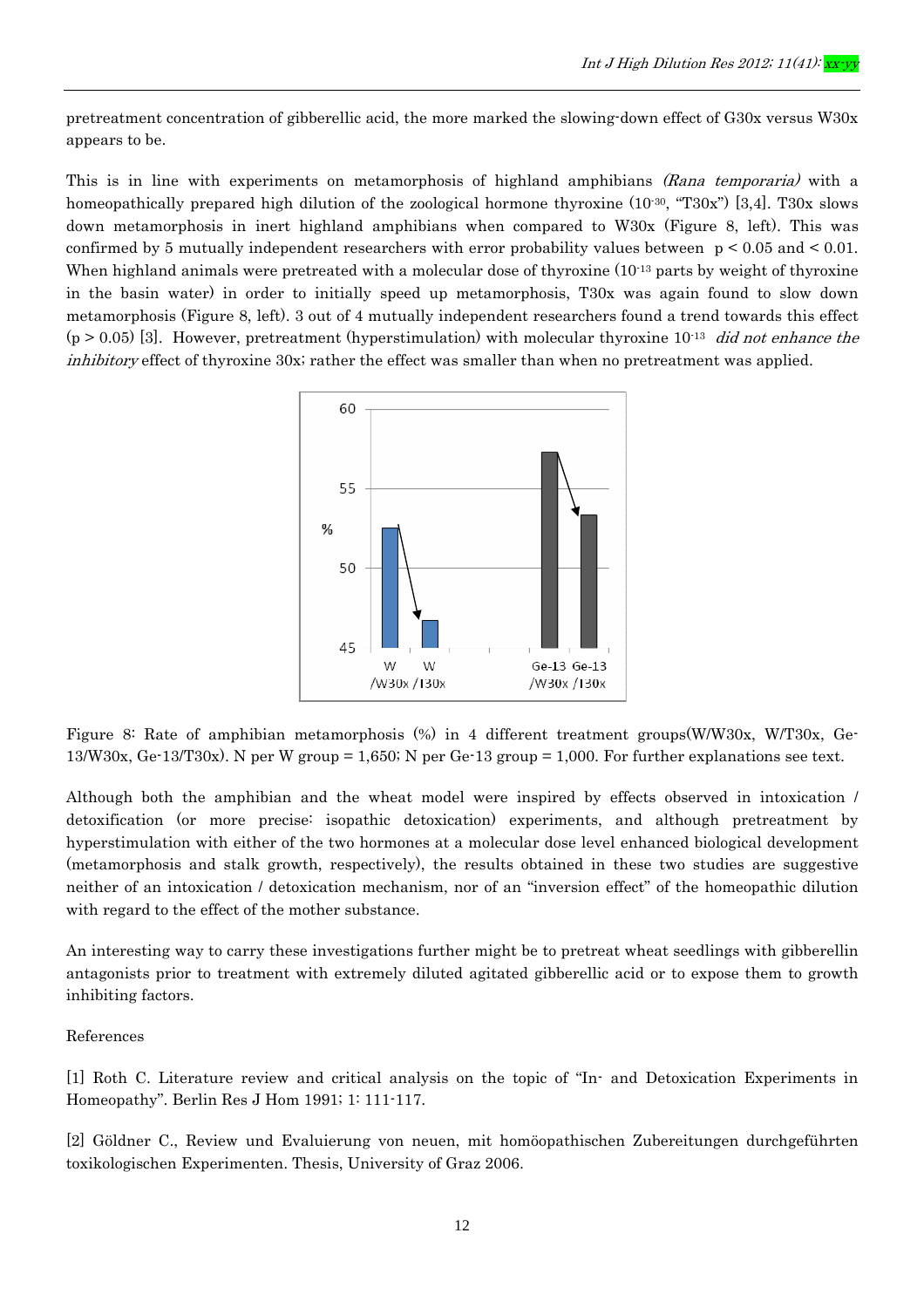[3] Lingg G, Endler PC. Highland amphibians – Recalculation of data from 1990 to 2010 on the effects of extremely diluted thyroxine. Int J High Dilution Res [online]. 2011 [cited 2012 October 10]; 10(37): 311-324. Available from: http://www.feg.unesp.br/~ojs/index.php/ijhdr/article/view/429/541

[4] Endler P.C. Curative Effects of Homeopathically Prepared Thyroxin on Thyroxin-Hyperstimulated Amphibians. Doctoral thesis, Azteca University, Chalco 2010.

[5] Endler P.C., Thieves K., Reich R, Matthiessen P.F., Bonamin L., Scherr C., Baumgartner S. Repetitions of fundamental research models for homeopathically prepared dilutions beyond 10e-23: a bibliometric study. Homeopathy 2010; 99: 25-36.

[6] Kiefer P., Matzer W., Schiestl S., Hartung H., Schwärzler I., Seunig R., Hofäcker J., Endler P.C. Wheat germination and extremely diluted agitated gibberellic acid (10e-30) – a multi researcher study. Int J High Dil Res 2012, in print

[7] Pfleger A., Hofäcker J., Scherer-Pongratz W., Lothaller H., Reich C., Endler P.C. (2011) The effect of extremely diluted agitated gibberellic acid (10e-30) on wheat seedling development – a two researcher study. Complementary Therapies in Medicine 19, 164-169.

[8] Endler P.C., Matzer W., Reich C., Reischl T., Hartmann A.M., Thieves K., Pfleger A., Hofäcker J., Lothaller H., Scherer-Pongratz W.: Seasonal variation of the effect of extremely diluted agitated gibberellic acid (10e-30) on wheat stalk growth – a multi researcher study. The Scientific World Journal 2011; 11: 1667- 1678 13.

[9] Stock-Schröer B., Albrecht H., Betti L., Endler P.C., Linde K., Lüdtke R., Musial F., van Wijk R., Witt C., Baumgartner S. (2009) Reporting experiments in homeopathic basic research (REHBaR) – A detailed guideline for authors. Homeopathy 98, 287-298.

[10] Baumgartner S., Thurneysen A., Heusser P. (2004) Growth stimulation of dwarf peas (Pisum sativum L.) through homeopathic potencies of plant growth substances. Res Compl Med / Forsch Komplementärmed 11, 281-292.

[11] Baumgartner S., Shah D., Schaller J., Kämpfer U., Thurneysen A., Heusser P. (2008) Reproducibility of dwarf pea shoot growth stimulation by homeopathic potencies of gibberellic acid, Complem Ther Med 16(4), 183-191.

## "[Article/Dissertation title]"

#### RESUMO

"[Abstract and keywords (in new paragraph)]"

## "[Article/Dissertation title]"

#### **RESUMEN**

"[Abstract and keywords (in new paragraph)]"